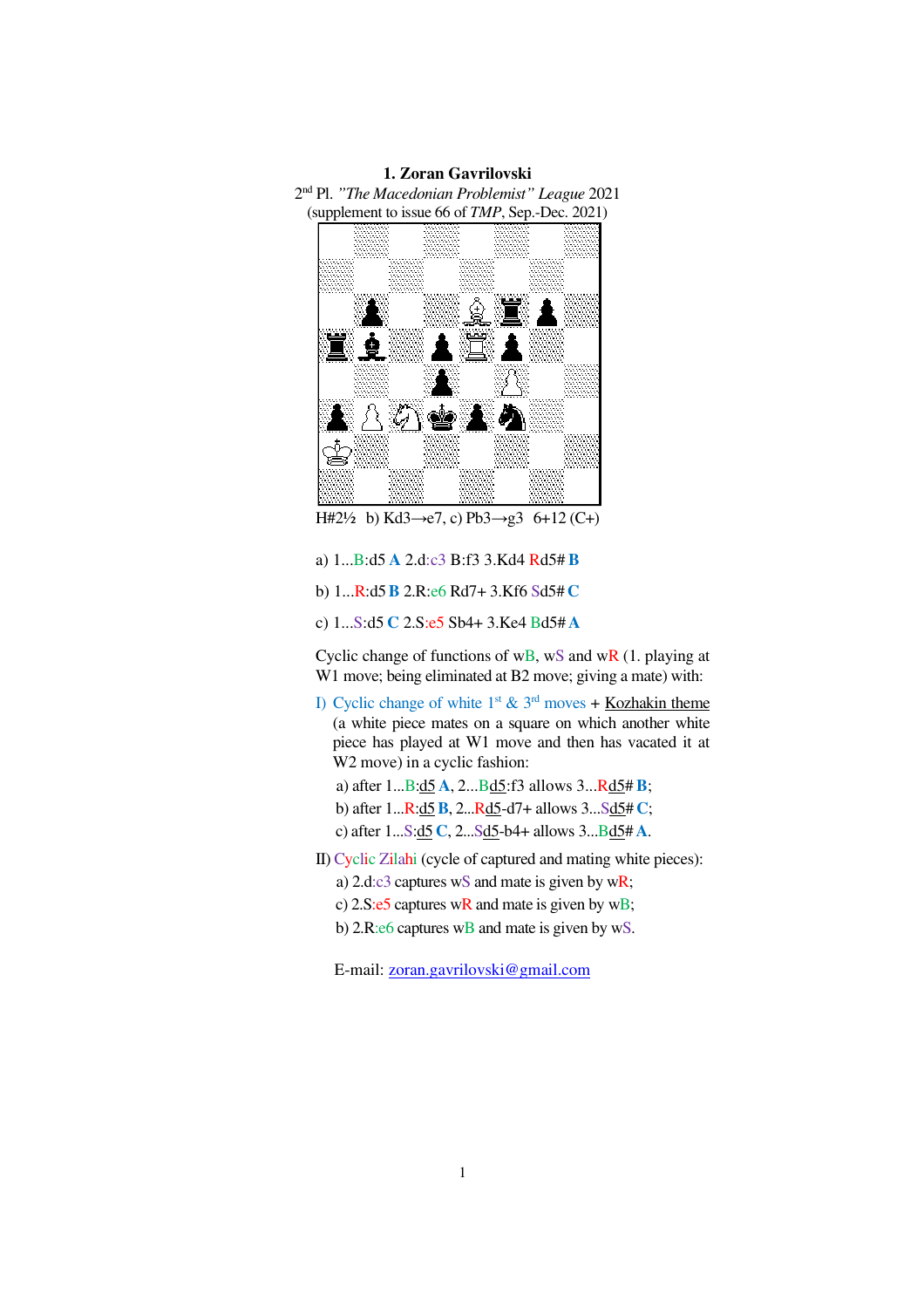

a) 1.B:g7++ Kh7 2.Kf8 h6 3.Qe7 h:g7#

```
b) 1.B:h5 e5 2.Kf7 e6+ 3.Kg6 g:h5#
```
c) 1.Sf:g4 Sf5+ 2.Kf6 S:e3 3.Re7 S:g4#

Delayed black sacrifices (B1 and W3 moves) and Zilahi cycle of captured and mating white pieces:

a)  $1.B:g7++$  captures Sg7 and mate is given by Ph5;

b) 1.B:h5 captures Ph5 and mate is given by Pg4;

c) 1.Sf:g4 captures Pg4 and mate is given by Sg7.

Triple arrival of the black King at the B2 move on the respective square on the f-file that has been vacated by a black piece at the B1 move (black "Follow-my-leader"):

a)  $1.Bf8-(g7++, \ldots 2...Kf8)$ ;

b) 1.Bf7-:h5, ... 2...Kf7;

c) 1.Sf6-:g4, ... 2...Kf6.

Three model mates.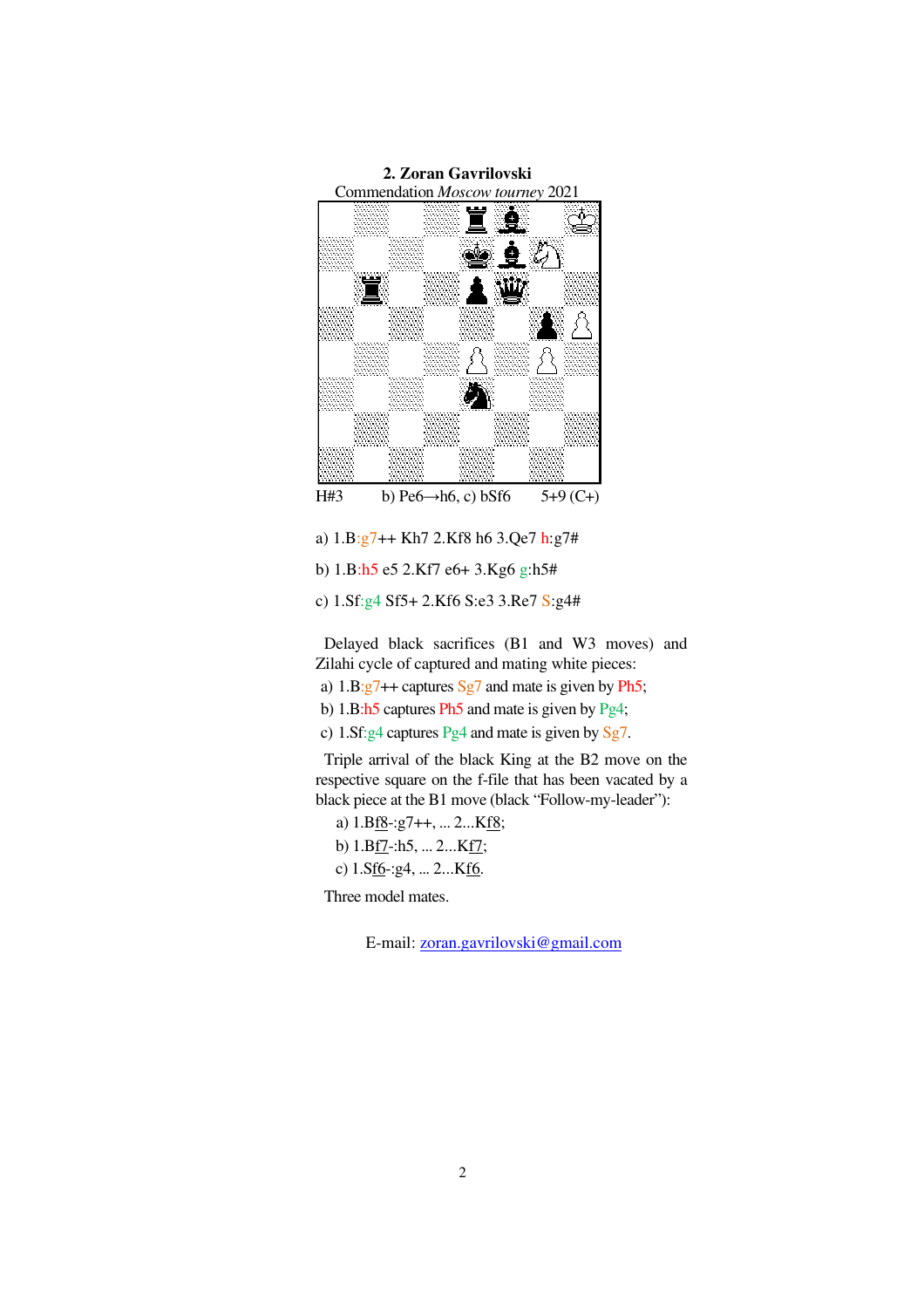

- 1...Bc5 2.Ke5 Bd6++ 3.Kd4 Be5#
- 1...Rc5 2.Ke7 Rb5+ 3.Kd8 Rb8#
- 1...Re5 2.Kg7 Bb2 3.Kh8 Re8#
- 1...Ra4 2.Kg5 Bb4 3.Kh4 Be7#

A "Helpmate of the Future" (Adabashev synthesis) with big star of the black King in 2 pairs of thematically connected solutions:

- I) Battery creation involving Grimshaw at the W1 move, battery play at the W2 move, and direct mates by the front battery piece;
- II) Battery creation at the W2 move and battery mates.

*Note: the judge honoured the version, not the original position E1159 of 27.11.2021.*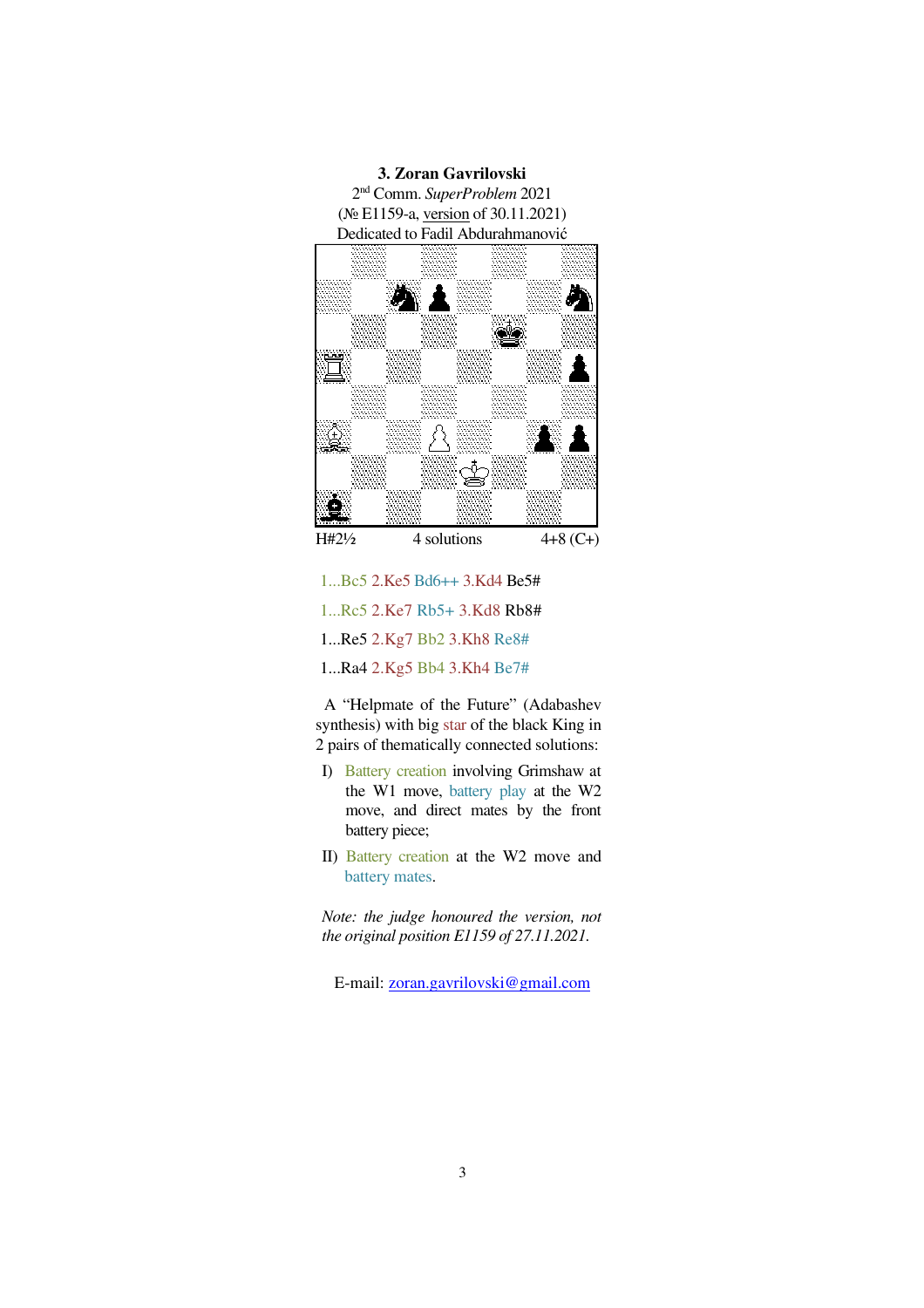

1.Be6 Qg8 2.B:c4 B:c4# 1.Re6 Qe8 2.R:e3 R:e3# 1.Bg4 Bg8 2.Be2 Qf5# 1.Rh2 Re8 2.Re2 Qd6#

A "Helpmate of the Future" (Adabashev synthesis) with two pairs of thematically connected solutions:

- I) Play by Black on the same square (e6) at B1 move, Pelle W1 move, black sacrifices on c4 or e6 at B2 move as a part of bicolour Bristol that is completed at W2 move;
- II) Unpin of wQ with line opening at W1 move and self-blocks on the same square (e2) at B2 move.

The two pairs of solutions are connected by:

- play on the same square (g8 and e8) by White; and
- orthogonal-diagonal transformation of the play.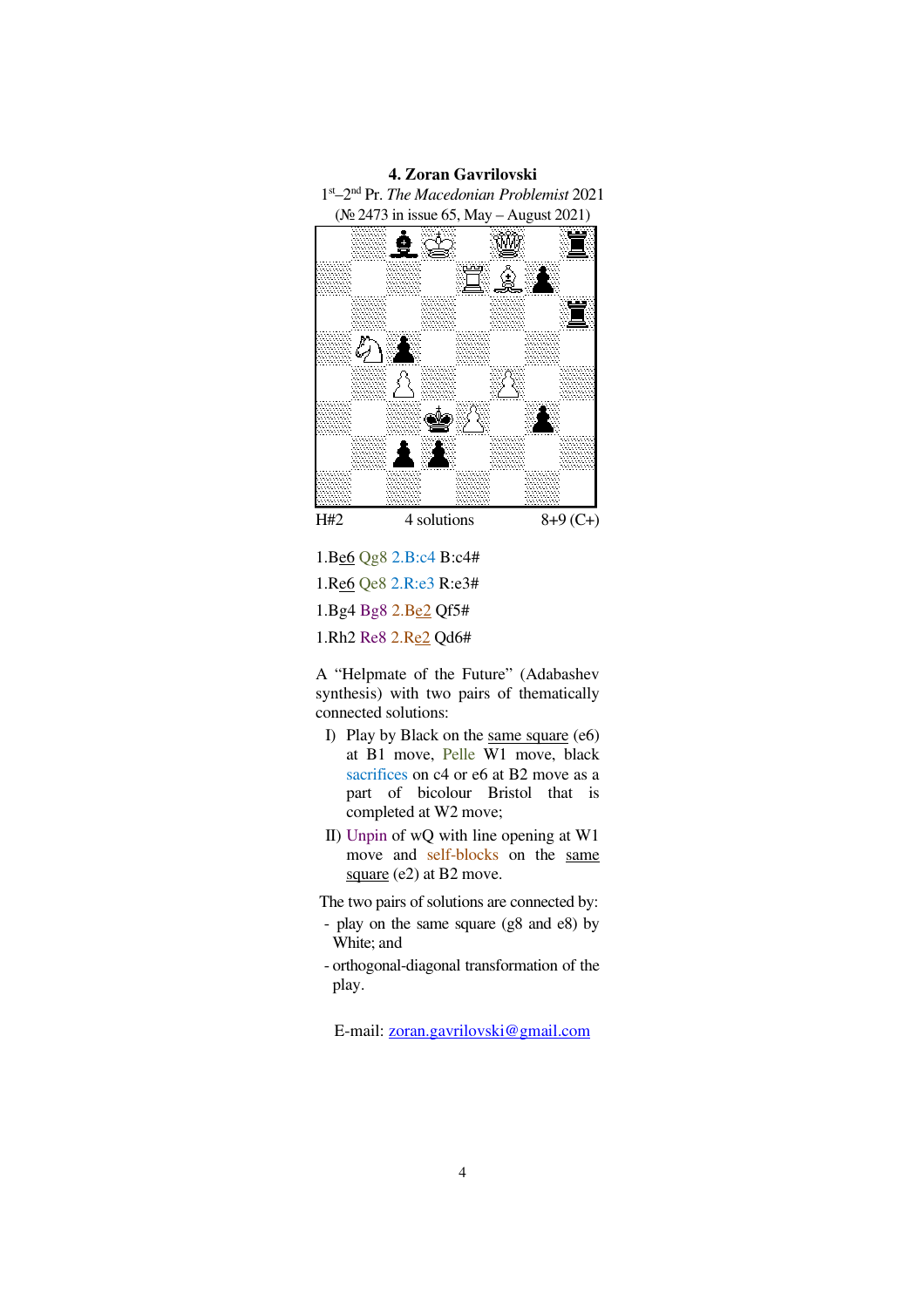

c) Qg1 $\rightarrow$ c4, d) Pb3 $\rightarrow$ g4

- a) 1...Bc5 2.Kb5 e8Q+ 3.Ka5 Qa4#
- b) 1...Bd6 2.Kb7 e8B 3.Ka8 Bc6#
- c) 1...b4 2.Kd7 e8R 3.Qc6 Rd8#

d) 1...K:g7 2.Kd5 e8S 3.Ke4 S:f6#

The set theme required helpmates in 2,5 or 3 moves with at least two phases in which the W1 move unpins a white unit, which moves in the W2 and/or W3 move.

- The 3rd Prize winning problem has:
- Four thematic unpins of wPd7 at W1 move;
- star-flights of the black king at B2 move;
- fourfold play by the unpinned wP (AUW);
- four mates by the promoted pieces.

The tourney judge Christopher Jones praised as "definitely Prize-worthy" the combination of "AUW and a King star" with "four different ways on W1 of freeing the wP".